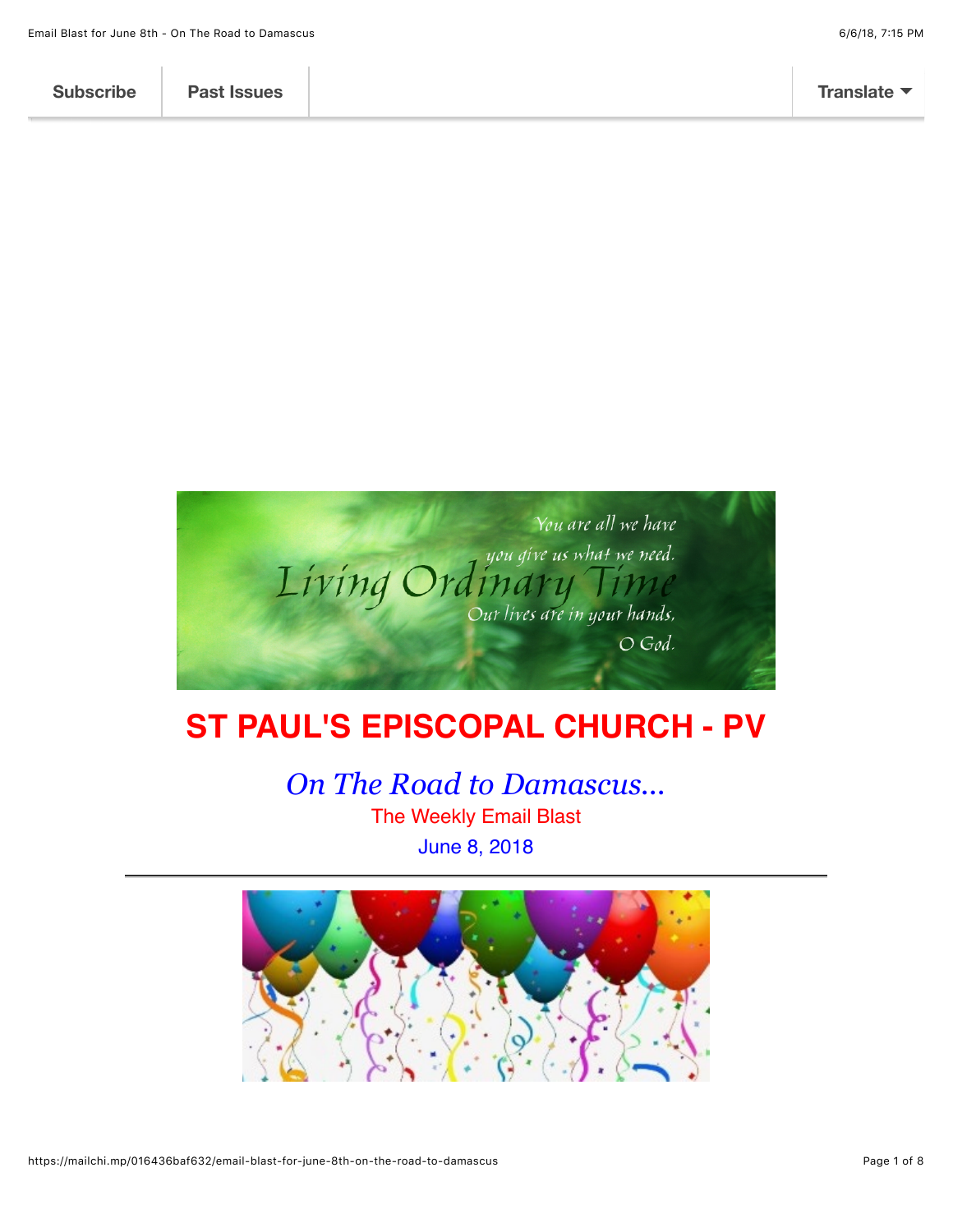#### **For those celebrating birthdays & anniversaries:**

Aidan Haight, Michael Cavaliere, Timothy Strain, Emily Wilcox, Shelley Mackey.



Our next Movie Night will be on Sunday, June 10th, at 6:00 PM in the ADA accessible parish hall. We will be viewing "Keeping the Faith".

Bring snacks to share!

The Rev. Kevin Bean will be our supply priest on Sunday, June 17th at the 8:00 & 10:00 AM services.



The next vestry meeting is this Monday, July 9th at 7pm.

August is a Vestry Sabbath month and we will reconvene on Monday, September 10th at 7pm.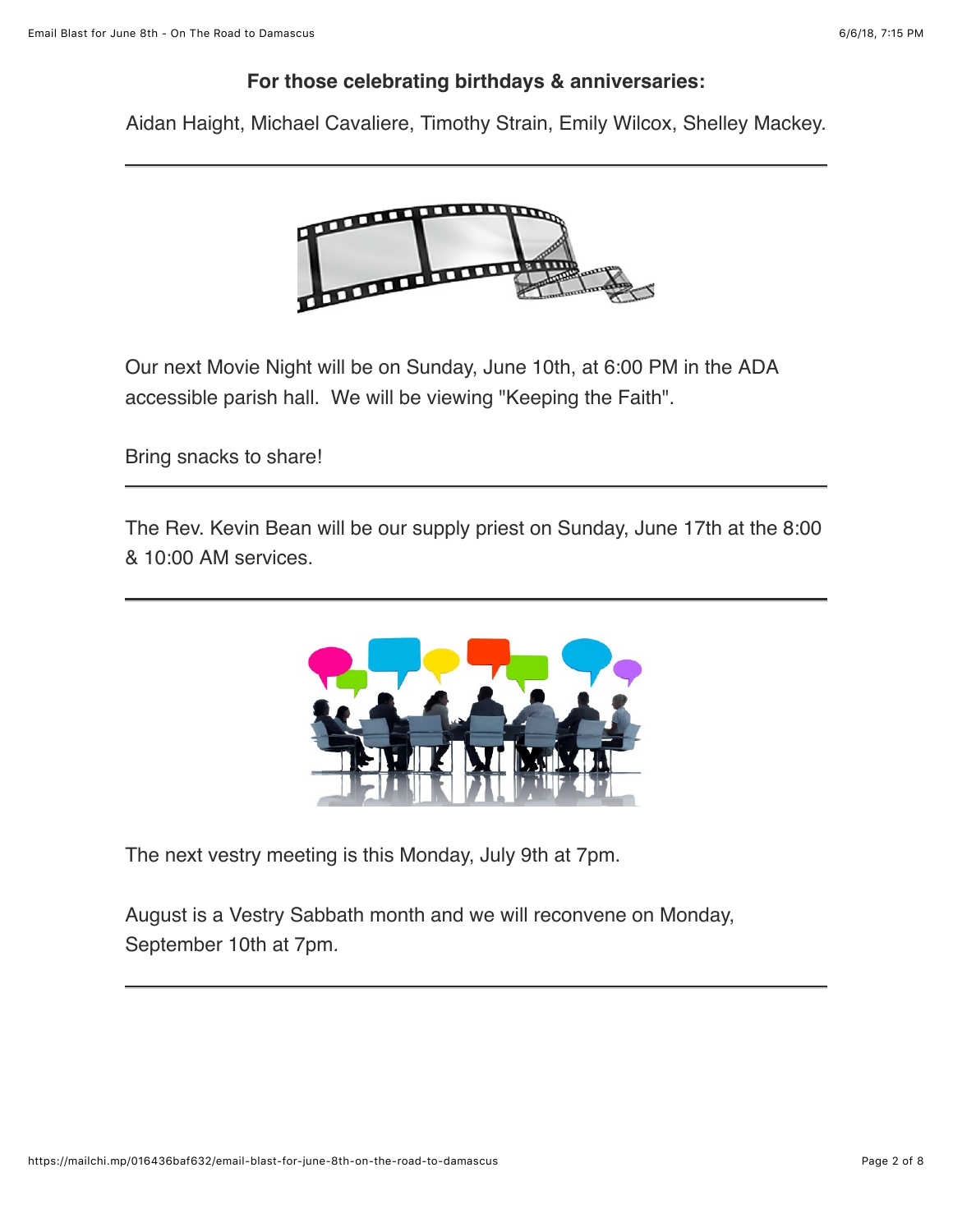

# **Pleasant Valley Weekend July 27-29, 2018**

The Pleasant Valley Weekend Food Trailer Committee is asking for your help! If you wish to volunteer for the weekend, we have over 100 hours available to work.

Contact information to volunteer:

Nancy Adams – (845) 464-2659/635-1448 or Barb Rawls (845) 635-8517/505- 0048. The sooner the better for the 'prime' time slots! Sign-up sheet will be in the Parish Hall as well.

#### \*\*\*\*\*\*\*\*\*\*\*\*\*\*\*\*\*\*\*\*\*\*\*\*\*\*\*\*\*\*\*\*\*

This year we are also asking for cased donations of bottled water, Arizona Green Tea (plastic bottles please) Apple juice and CASH to purchase soda, peppers, onions, celery, mayonnaise and lemons. We will be selling the soda for \$2.00, and canned soda is too small so we need to stay competitive and offer larger bottled soda which is usually more expensive.

We need:

- 12 cases (24 pack or larger) of 16.9 oz water.
- 2 cases of Arizona Green Tea (tall cans)
- 1 Case of Apple Juice in single serve plastic bottles
- If you wish to purchase soda, please buy Coke products that are at least 16 oz.

Thank you in advance!  *Nancy, Barb and Rick*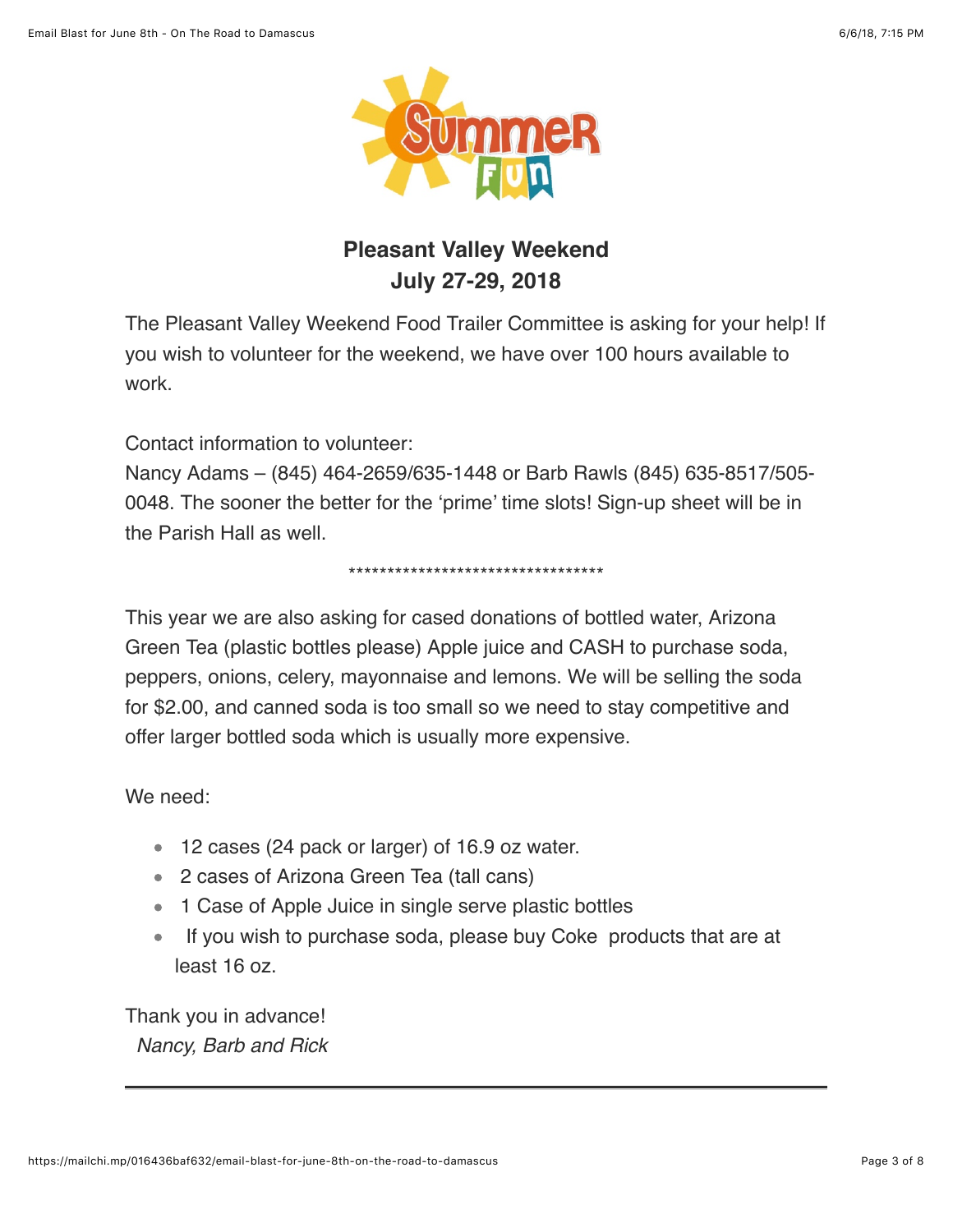

### **PARISH PICNIC**

Sunday, August 19th - immediately following our 9:30 AM church service, we will have one combined service for picnic day.

Our ANNAUL PARISH PICNIC at the home of Rick and Linda Harris – 59 Pond Hills Court – Pleasant Valley – 8 minutes from the church by car.

It is with much appreciation that Rick and Linda have again invited members of our parish to their home for this time of fellowship!! Their beautiful pool is all ready for us (bring your suits if you'd like to jump in!) -- last year we had a wide variety of food thanks to our parishioners who brought their favorite summer dish

to share – we'll have a sign up sheet in church in July.

EVERYONE IS INVITED - SEE YOU THERE



*Save the Date!*

## *Mid-Hudson Regional Council Meeting Saturday, Sept. 29, 2018 9:30am-3pm at St. James Hyde Park*

After our business meeting, we will engage with the topic of **CLIMATE CHANGE** and our role in caring for God's creation.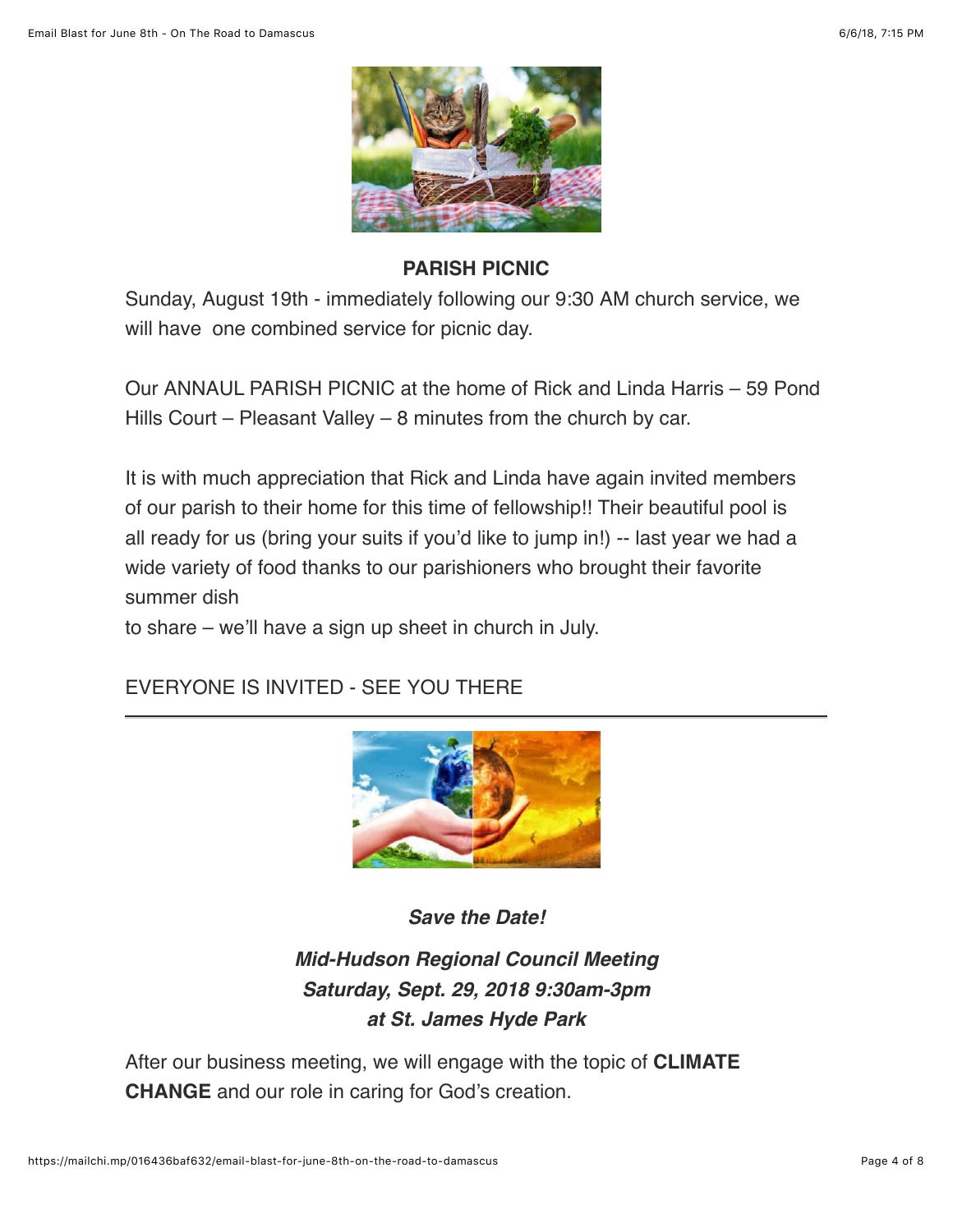*Featuring keynote speaker, the Rev. Jeff Golliher and Hudson River Playback Theatre, a group that fosters change through storytelling, music and interactive performance.*

*The Rt. Rev. Andrew Dietsche will preach and preside at Holy Eucharist. More information and registration materials will follow soon.*



#### **\*\*\* REMINDERS \*\*\***

#### *Adams Gift Cards: Year-Round Fundraising*

Available at both Sunday morning services. Please see Debby, Ginny, or Marilyn. St. Paul's receives 10% of the card value bought through our church. If you shop at Adams or give gift cards as gifts, our ministries benefit from this fundraiser. Thank You!

#### *Communications*

If you use Facebook, please like & follow the [St. Paul's page](https://www.facebook.com/stpaulspleasantvalley/?ref=bookmarks). Also, please invite people you know who may be interested in the mission and outreach ministries at St. Paul's. Let's get the WORD out!

### **Weekly Ministry Schedule:**

First Wednesdays:

- **1:00 PM** Holy Eucharist Rite II w/prayers for healing ADA Access
- **6:45 PM Ecumenical Food Pantry**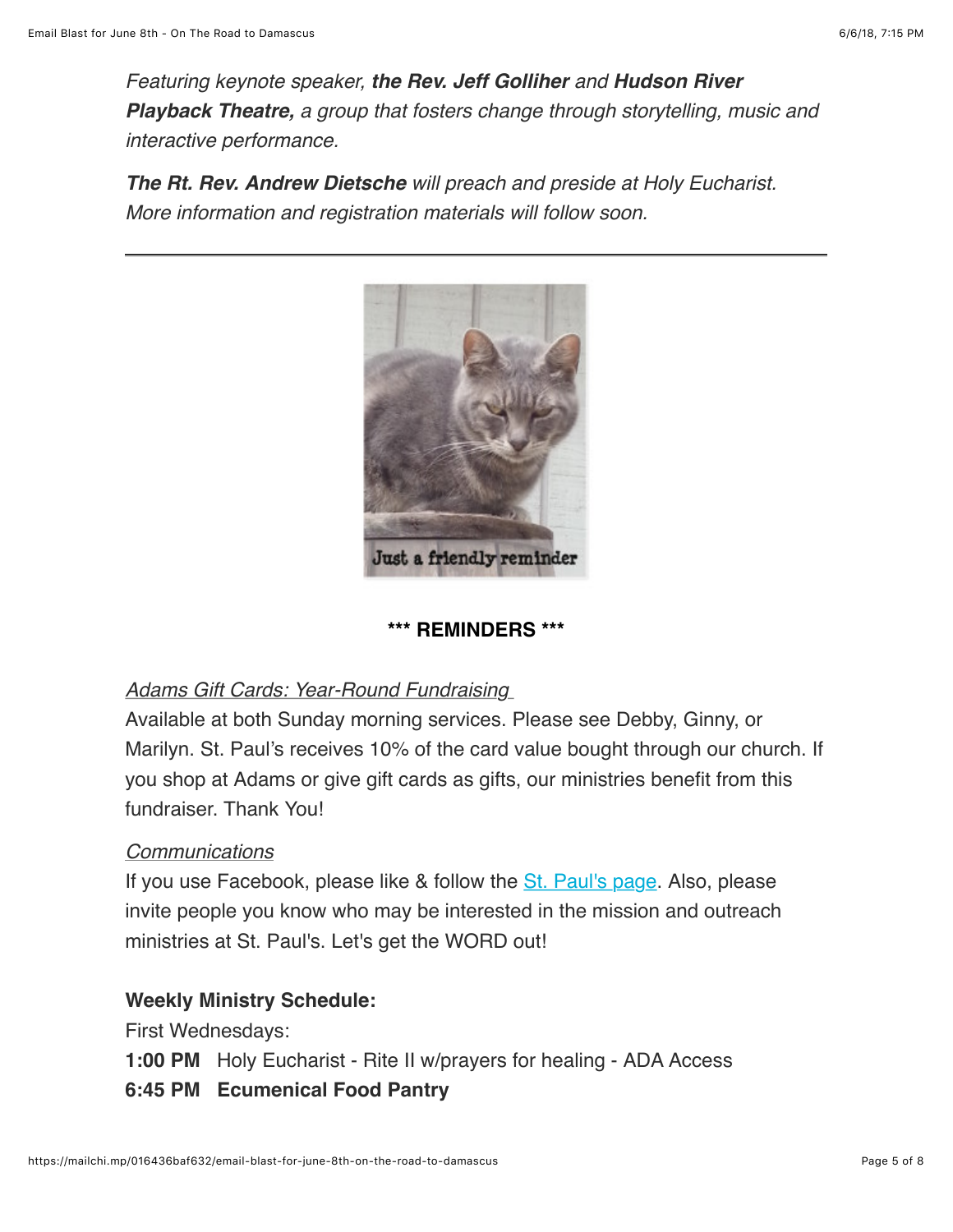PV United Methodist Church

Volunteers Welcome!

All other Wednesdays:

**1:00-2:30 PM Bible Study**: Sepe Room, Parish Hall

Fridays:

**6:00 PM**: Evening Prayer in the Church

Sundays:

**11:30 AM - 12:00 PM** Adult Ed: Sepe Room, Parish Hall Children's Church School will resume in September 2018. Stay tuned for details.



**First Wednesday**:

**1:00 PM** HE-RT II w/prayers for healing **ADA Access**

## **6:45 PM - Ecumenical Food Pantry**

PV United Methodist Church - **Volunteers Welcome!**

#### **2nd-5th Wednesdays:**

**Bible Study 1:00-2:30 PM** *-* Sepe Room, Parish Hall

## **Fridays: Evenning Prayer 6:00 PM** - in the Church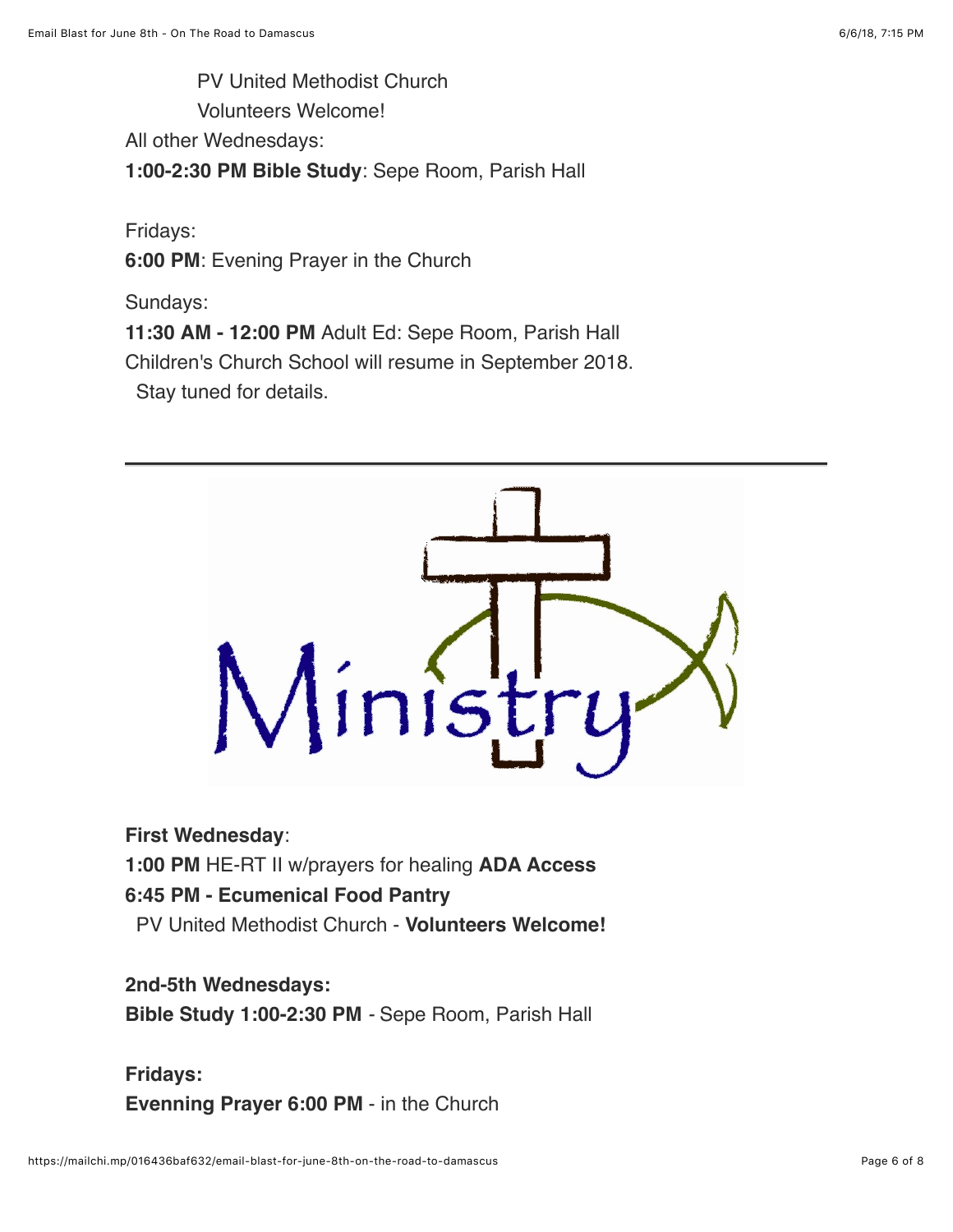## **Sundays: Adult Education 11:30 AM** - Sepe Room, Parish Hall

#### **Pastoral Care**

#### **The Rev. Megan E. Sanders, Rector**

[mothersanders@gmail.com](mailto:mothersanders@gmail.com) - cell: 917.751.9568

Rector's Office Hours may vary from week to week based on the pastoral needs of our parish community.

Mother Megan will be in the office weekly and available for walk-ins from 10:00

AM - 1:00 PM on Wednesdays,

unless noted otherwise in our weekly parish email:

*On the Road to Damascus*.

Her Sabbath time is Thursday/Friday.

#### **In case of Pastoral Emergency:**

Please call the Rector on her cell phone: 917-751-9568.

Please no text messages - hearing your voice is important.

On Thu/Fri, and when the Rector is away, you may contact one of the wardens: Roger Tumbarello: 845-635-1220 Nancy Adams: 845-635-1448 They will be able to contact the Rector or the priest covering pastoral emergencies if she is away.

Stay connected through our Parish Website ([www.stpaulspv.org\)](http://www.stpaulspv.org/), parish weekly email (email stpaulspy@gmail.com to sign up), and on Sundays with bulletin announcements.

## *St. Paul's Episcopal Church Where Everyone is Always Invited! --God Bless You.*